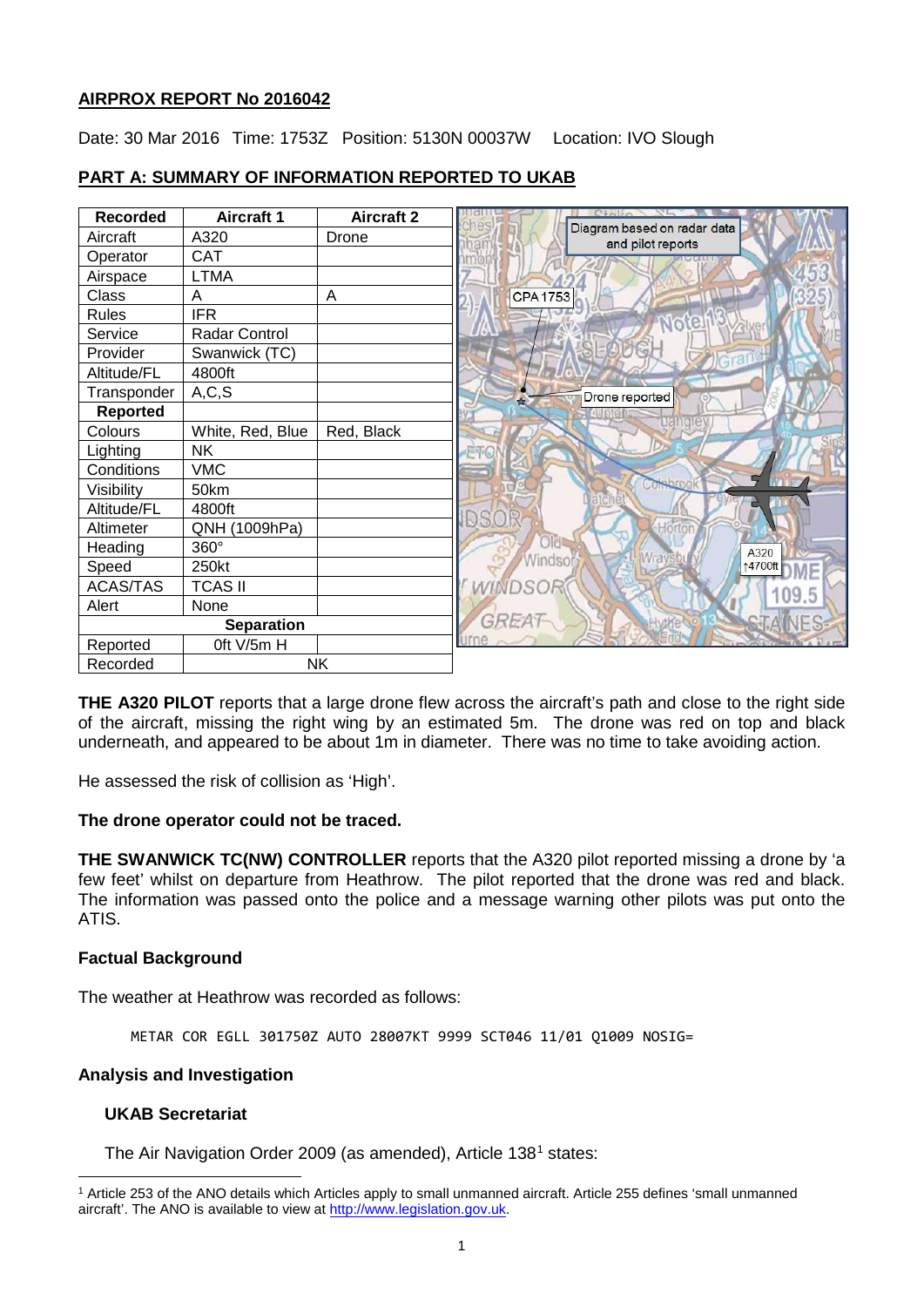A person must not recklessly or negligently cause or permit an aircraft to endanger any person or property.

Article 166, paragraphs 2, 3 and 4 state:

(2) The person in charge of a small unmanned aircraft may only fly the aircraft if reasonably satisfied that the flight can safely be made.

(3) The person in charge of a small unmanned aircraft must maintain direct, unaided visual contact with the aircraft sufficient to monitor its flight path in relation to other aircraft, persons, vehicles, vessels and structures for the purpose of avoiding collisions.'

(4) The person in charge of a small unmanned aircraft which has a mass of more than 7kg excluding its fuel but including any articles or equipment installed in or attached to the aircraft at the commencement of its flight must not fly the aircraft

(a) in Class A, C, D or E airspace unless the permission of the appropriate air traffic control unit has been obtained;

(b) within an aerodrome traffic zone …; or

(c) at a height of more than 400 feet above the surface unless it is flying in airspace described in sub-paragraph (a) or (b) and in accordance with the requirements for that airspace.

In addition, the CAA has published guidance regarding First Person View (FPV) drone operations which limit this activity to drones of less than 3.5kg take-off mass, and to not more than 1000ft<sup>[2](#page-1-0)</sup>.

#### **Summary**

 $\overline{\phantom{a}}$ 

An Airprox was reported when a A320 and a drone flew into proximity at 1753 on Wednesday 30<sup>th</sup> March 2016. The A320 pilot was operating under IFR in VMC, and in receipt of a Radar Control Service from Swanwick. The drone operator could not be traced.

#### **PART B: SUMMARY OF THE BOARD'S DISCUSSIONS**

Information available consisted of a report from the A320 pilot, radar photographs/video recordings and a report from the air traffic controller involved.

The crew of the A320 reported seeing the drone at 4800ft, whilst in vicinity of Slough. The Board first noted that, as for other aviators, drone operators are fundamentally required to avoid collisions with all other aircraft. More specifically, drone flight above 400ft is prohibited in Class A airspace without the permission of the appropriate air traffic control unit and, therefore, the drone operator was not entitled to operate in this location.

In this incident, operating at levels of 4800ft, the drone operator would almost certainly be operating on first-person-view (FPV), for which regulation mandates that an additional person must be used as a competent observer who must maintain direct unaided visual contact with the drone in order to monitor its flight path in relation to other aircraft. Under FPV operations, for drones of less than 3.5kg, the drone is not permitted to operate above 1000ft agl without CAA approval being gained and a NOTAM being issued. Notwithstanding, even if an observer was being used, the Board thought that they would not have been able to see the drone at that level. At 4800ft the drone operator was flying within the LTMA Class A airspace without permission and, in his non-compliance, the Board considered that the drone operator was posing a flight safety risk.

Operating as he was in airspace within which he was not permitted meant that the Board considered that the cause of the Airprox was that the drone had been flown into conflict with the A320. Unsurprisingly, the incident did not show on the NATS radars and therefore the exact separation

<span id="page-1-0"></span><sup>&</sup>lt;sup>2</sup> ORSA No. 1108 Small Unmanned Aircraft – First Person View (FPV) Flying available at: ORSA No 1108.